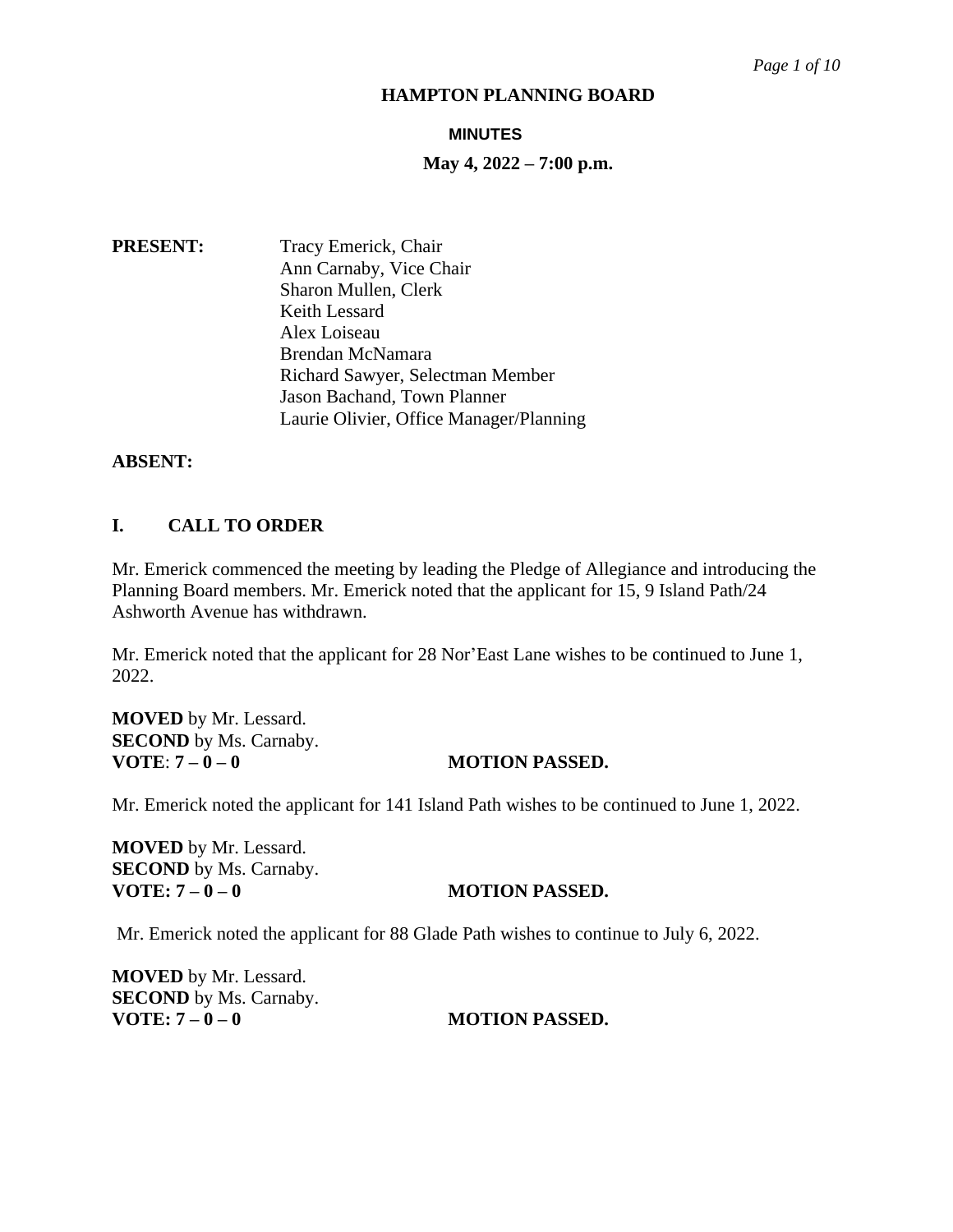# **MINUTES**

# **May 4, 2022 – 7:00 p.m.**

# **II. ATTENDING TO BE HEARD**

# **Jennifer Rowden, Rockingham Planning Commission – Discussion of Draft Amendments to the Aquifer Protection District Ordinance**

Ms. Jennifer Rowden (RPC) made some amendments to the original proposal based on feedback from the April  $6<sup>th</sup>$  meeting and a conversation with the Planning Office. She had asked how the Board may be dealing with other authorities in current regulations. She reverted them back to the way they were. Conditional Use Permits will remain the same. The Zoning Board will deal with variances.

Ms. Rowden discussed district boundaries. Item 3 was regarding amending maximum lot coverage. There may be consideration for non-residential lot surfaces.

Modifying the list of permitted and prohibited uses was discussed.

Increasing performance standards was discussed.

Ms. Rowden discussed the maps. Active public water supply wells were discussed. Wellhead protection areas were discussed. Some public water supplies do not have wellhead protection areas were discussed. Serving a large population continually is how it is established. Carl McMorran's strongest comment was to have the Board do the stratified drift if nothing else. It would apply to the entire Aquifer Protection District.

Amending the boundaries will give added protection.

Mr. Emerick asked if we are undoing the Hampton pink part (the existing Aquifer Protection District as shown on the map). Our Aquifer Protection District covers Aquarion's wells and wellhead protection areas only. That is our district. If we expand it to include the entire stratified drift aquifer, it would also cover what is shown in blue on the map.

Where is the North Hampton overlay was asked. Ms. Rowden noted North Hampton updated their Ordinance last year. They included the entire wellhead protection area on Mill Road and west area. All Aquarion wells in North Hampton are protected. Ms. Rowden can help us through the amendment process. She will help us through the end of May/June for the grant portion.

On-site private wells do not have protection. Increasing the area helps protect wells, but not every well. Testing can occur upon real estate transfers (one idea). Most egregious uses are not in Hampton.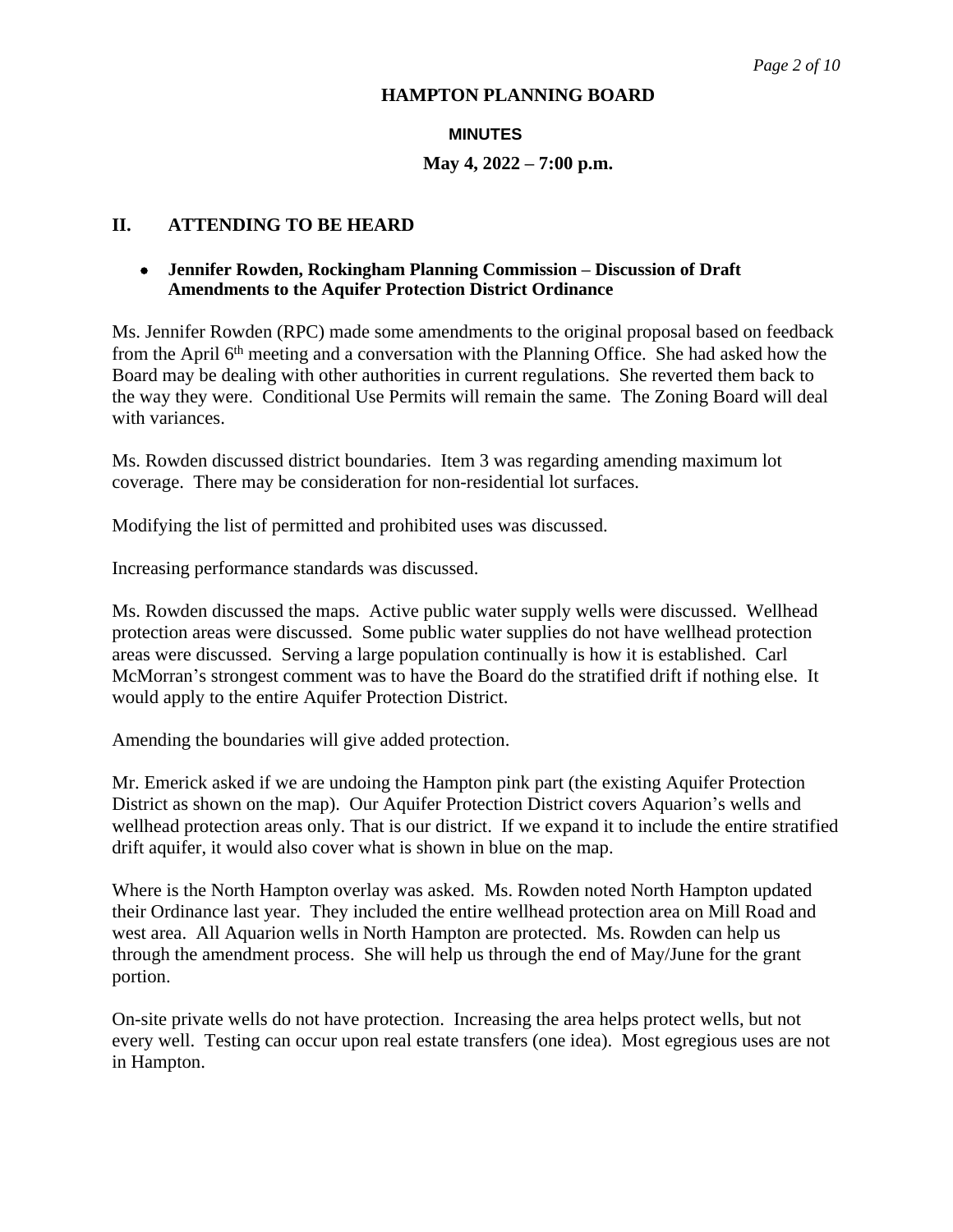#### **MINUTES**

### **May 4, 2022 – 7:00 p.m.**

Potential contamination sources were discussed. Automotive, dry cleaners, gas stations, photo processing.

Mr. Lessard asked about "P". Campgrounds are open for more than 60 consecutive days, i.e. like Tidewater. Why that amount of people living on that site with on-site waste disposal was asked about. Mr. Lessard struggles with that amount of population not having a protective radius. Ms. Rowden said they are defined by the State. It is a non-community transient public water supply. It does not have a wellhead protection area.

Car washes can be a contamination source. It can be added on to a Conditional Use Permit list or under prohibited uses. Most go with a Conditional Use Permit.

Rising sea level was asked about by Ms. Mullen. How is the Aquifer impacted by this was asked. Ms. Rowden said the intrusion has not been mapped to a definitive degree at this point. Some basic mapping has been done. Saltwater intrusion is a concern closer to the coast. Treating stormwater is a problem. It can be added in the future when there is more information. The DES is working on groundwater rise levels.

Will freshwater rise and spread was asked by Ms. Mullen. Ms. Rowden does not have this knowledge. Ms. Carnaby asked why we would not want the maximum protection. Ms. Rowden said there are competing interests.

Well protection areas can't go into neighbors' properties per Mr. Emerick. Mr. Lessard said south of Exeter Road and southeast of Timber Swamp -there is no public sewer area nor an aquifer to protect.

Ms. Rowden said stratified drift wells are where we get the bulk of our water.

Expanding the district or not was discussed. It does not have to be decided tonight. **Mr. Lessard asked if we should have public hearings.** Before we go too far down this road, we should make this available to the public. It was noted that as part of the public hearings (for Zoning), we get input. Everyone agreed it is useful for Ms. Rowden to move forward to just structure it.

Ms. Mullen thinks we should be as protected as we can. Ms. Carnaby agrees. Mr. Lessard wants public input before deciding. Mr. Bachand said we could do a public meeting. Mr. Lessard would like Ms. Rowden here to work through the difficult questions. North Hampton did a public information session. It was on the Town website. Ms. Rowden could come back in that timeframe.

Ms. Carnaby asked how precise a decision is needed for guidance for which kind of ordinance structure she (Ms. Rowden) develops.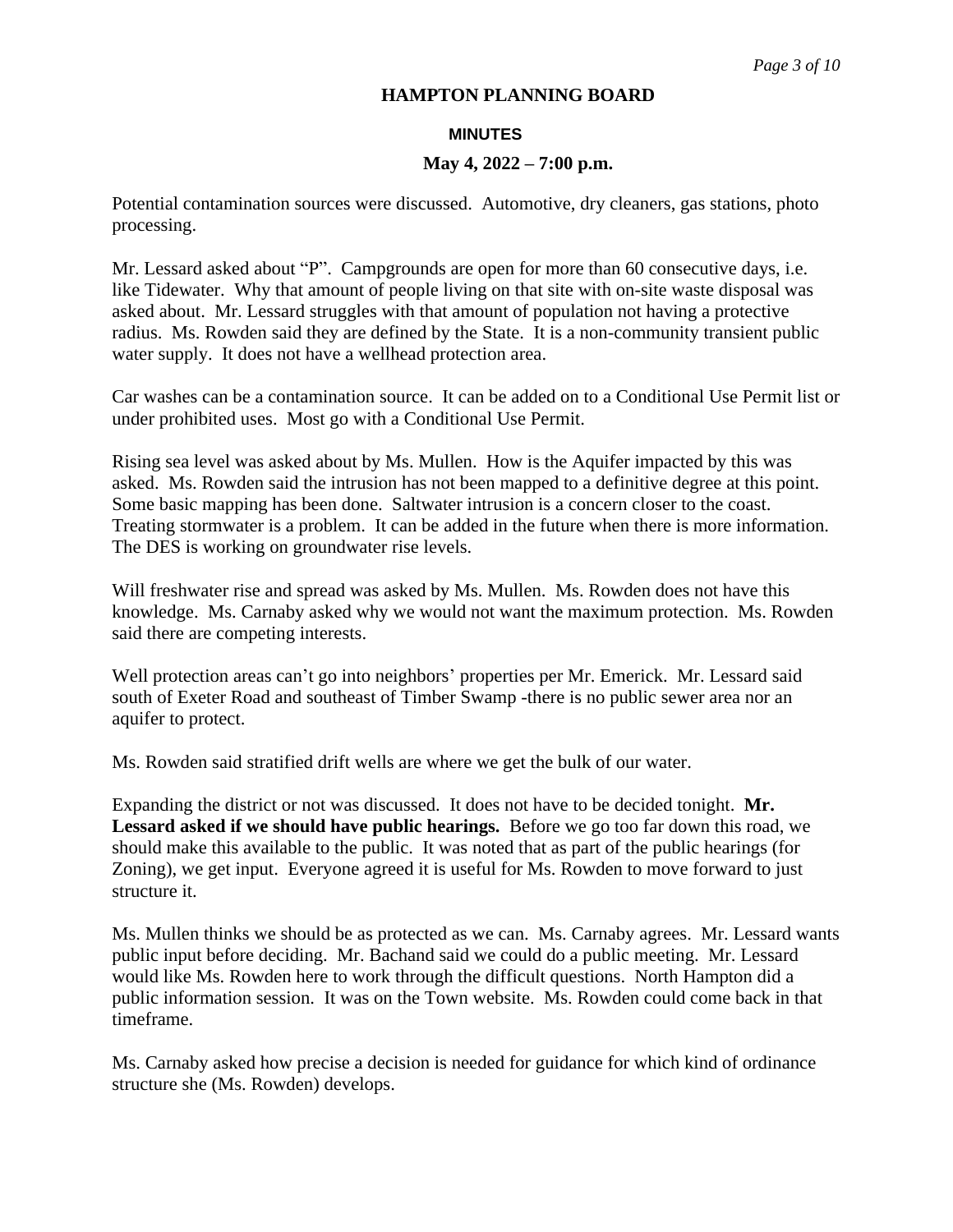# **MINUTES**

# **May 4, 2022 – 7:00 p.m.**

Uses would be grandfathered. This does not change the percentage; it just covers more residential properties. Most of this applies to non-residential uses.

Mr. Bachand discussed non-residential uses. If certain higher standards are met, they could go above the maximum permitted in this proposal. Should we consider the same for residential uses was asked. Ms. Rowden said we could consider this.

Ms. Rowden discussed stormwater treatment.

# **Mr. McNamara discussed having a 45-minute informative meeting during one of our second meetings of the month.**

Mr. Bachand discussed highest standards. It does not mean this version is what we will end up with. It was agreed to let Ms. Rowden do what she needs to do for her grant.

Ms. Rowden said to go to the maximum protection. Start with everything on the map, but not the entire Town.

Ms. Carnaby wants to start with the maximum protection.

There is a program through DES where BMPs or potential contamination source risks are inspected on an annual basis. It checks on storage of hazardous material. Best management practices. Hampton does not have compliance officers now.

**It was noted this should be addressed with the public at the second meeting in August.** This can be called in as well. Ms. Mullen asked about assistance/assistants. Insurance and lowering rates were discussed – if it is a possibility.

Mr. Bachand said voting board members can call in or a presenter, but the public cannot call in. Ms. Rowden said if there is a public information session, maybe that could change. We can explore this.

# **Shaun Sullivan (Brayton Energy – 65 & 75 Lafayette Road) – Progress Report**

Mr. Sullivan appeared. Part of the approval included stipulations to have site improvements. At the Planning Board's December meeting, it was noted they needed to address site improvements. He discussed the checklist of improvements. The sign has been improved. The construction fence area is more aesthetically pleasing. Planters have been added. Electrical components were discussed. Boxwood bushes are installed. Annuals will be planted in the boxes. Groundskeeping cleaned up the area. They plan to put down yards of gravel. They will paint some of the structures. They will organize the wires. They have had flooding.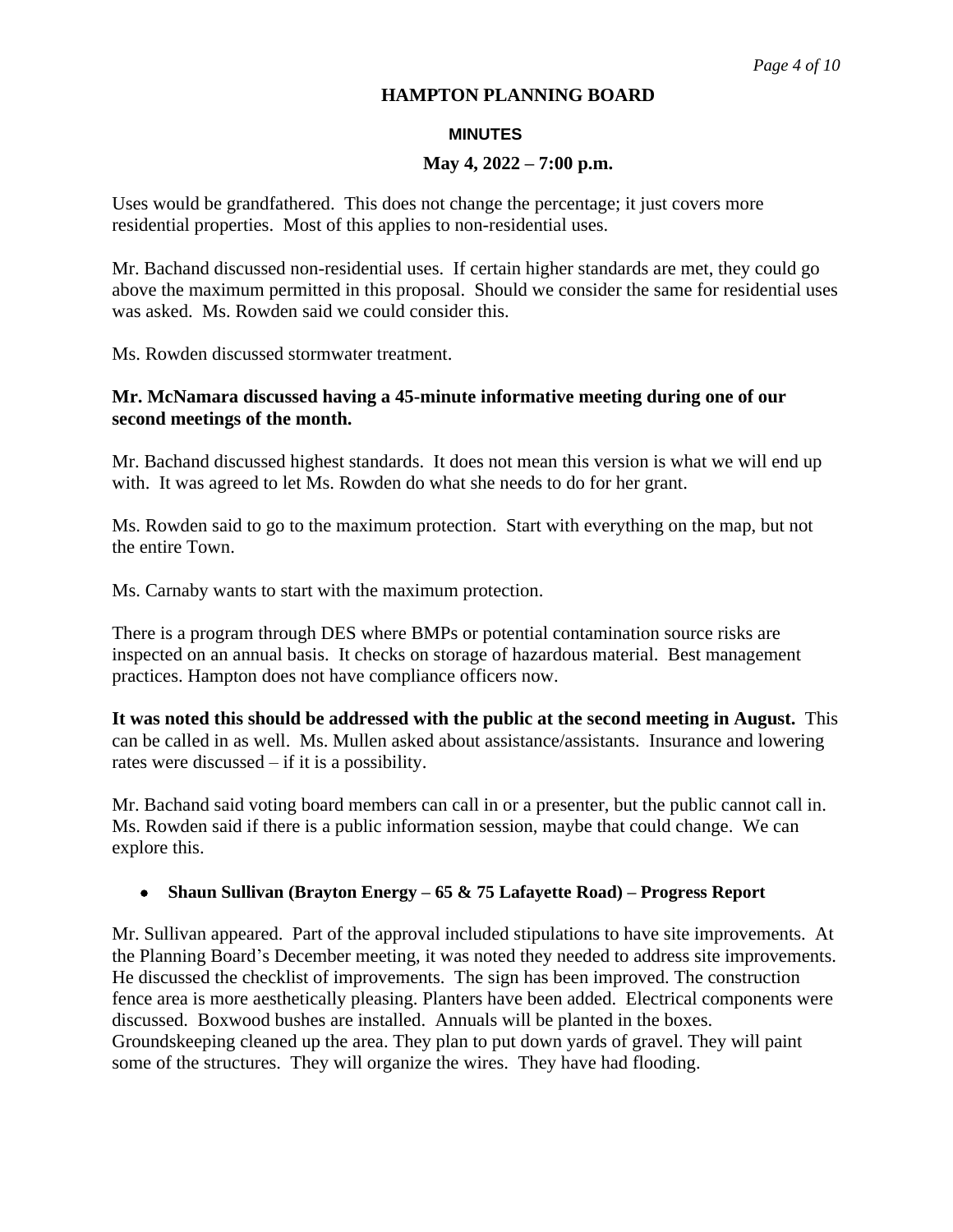# **MINUTES**

# **May 4, 2022 – 7:00 p.m.**

# **Mr. Emerick said to check with the Conservation Commission before putting gravel down**.

They have previously spoken with the Conservation Commission. Mr. Emerick said it looks much better. Ms. Carnaby agreed.

Ms. Carnaby appreciates the thought and the effort. She discussed boxes and cement barriers and painting them. She would rather they not do that because paint will wear off and it will get dirty from road salt. It was noted it will be easier to maintain if they don't paint it. Other Board members agreed.

Ms. Mullen discussed putting something out to the Town announcing for people driving by what Brayton does (on their windows). Many people do not know what Brayton Energy does. Mr. Lessard thanked them for the follow through.

# **They need to come back for another progress report in May of 2023.**

# **III. NEW PUBLIC HEARINGS**

# **22-014 28 Nor'East Lane** *(CONTINUED TO JUNE 1, 2022)*

Map: 99 Lot: 4 Applicant: Sweet Nectar, LLC Owner of Record: Same (Michael Kettenbach, Member) Wetlands Permit: Rehabilitation of existing single-family dwelling, including numerous components for environmental mitigation.

# **22-015 141 Island Path** *(CONTINUED TO JUNE 1, 2022)*

Map: 281 Lot: 44 Applicant: Vincent Kennedy Owner of Record: Vincent & Elizabeth Kennedy Wetlands Permit: Construct addition to the house and replace an impervious patio with a pervious patio. New addition is 1,365 s.f.; new patio to be 306 s.f.

# **22-016 88 Glade Path** *(CONTINUED TO JULY 6, 2022)*

Map: 272 Lot: 1 Applicant: Nicholas Kafejelis Owner of Record: Same & Lisa Kazakis Wetlands Permit: Construction of 16' x 8' deck (4' off the ground) utilizing permeable decking.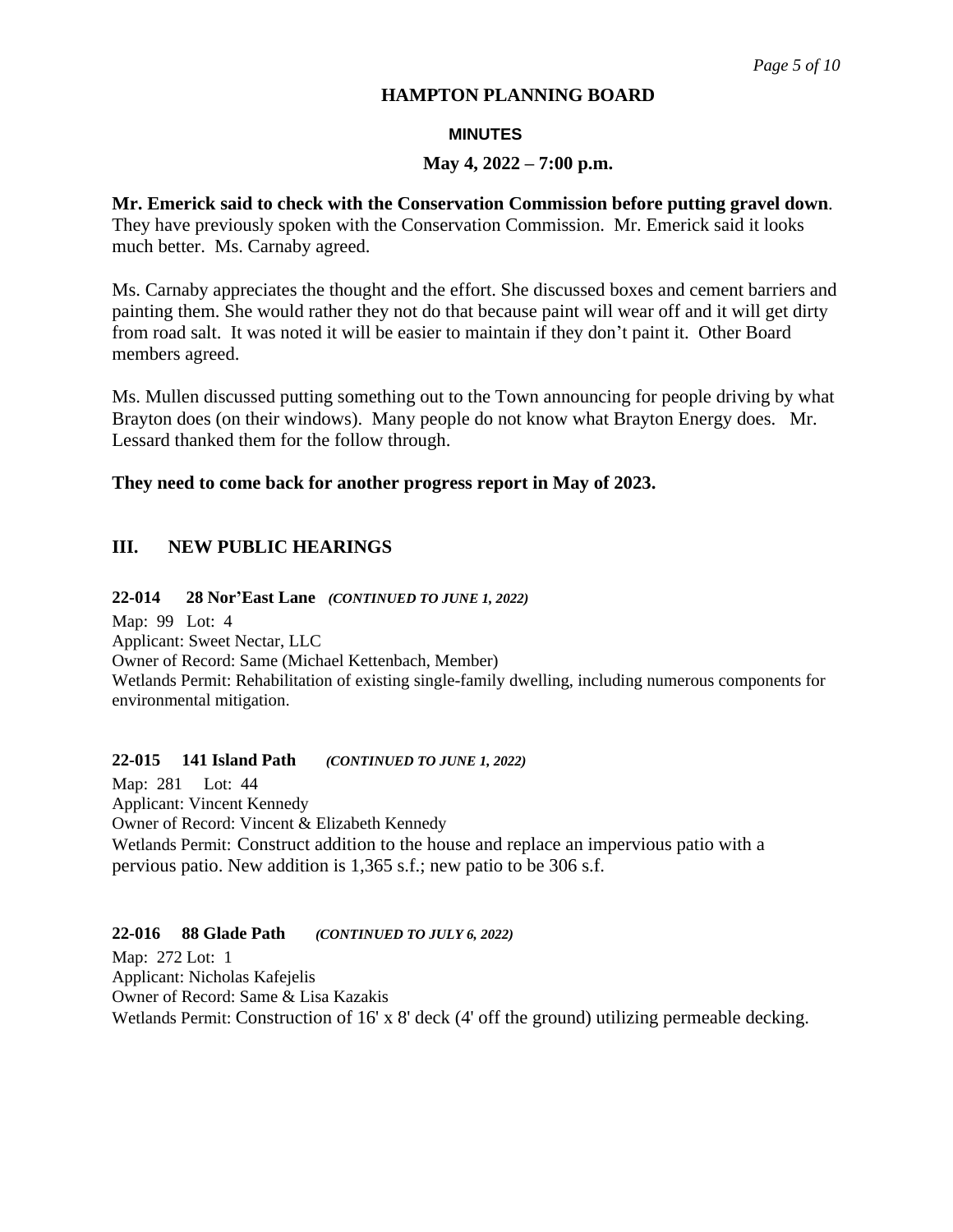# **MINUTES**

# **May 4, 2022 – 7:00 p.m.**

### **22-017 35 Dumas Avenue**

Map: 267 Lot: 11 Applicant: Kevin McDevitt Owner of Record: Same & Maureen McPadden & KMM Trust of 2017 Driveway Permit Appeal: Permit was denied by DPW due to pavers in the ROW and & addition of a second driveway.

Mr. Mark Olson appeared. He was asked to make changes to their driveway. It was denied by the DPW. There are two cars just off the edge of the road on Dumas Avenue. It is in the right of way. This lets two cars park off the street. They did driveway curb cuts. He wants to add pavement, a cobblestone product. It won't track up and down the roadway like the stone that is there now. They previously asked for a variance (waiver) for concrete pavers in the Town right-of-way (for the constructed paver driveway).

# **BOARD**

Mr. Lessard said the applicant does not own the parking spaces. The applicant realizes that. If anyone shows up and parks there, it is public. There is a utility pole there that restricts also. Paving in the right of way to create two illegal parking spots was noted. Mr. Emerick said we can't give approval for parking spaces in the Town right-of-way.

Mr. Lessard wants grass there. We have had issues with  $2<sup>nd</sup>$  Street and it's challenging. Ms. Carnaby said there is a garage with one car. Mr. Olson said they can park about 6 cars; it is about aesthetics. People jog there and walk there. Ms. Mullen said why don't they do landscaping, i.e. shrubbery.

Is that a no parking area on the street was asked by Mr. Sawyer. If we allow this, it's going to show it's okay to park in the Town's right-of-way. Mr. Lessard said maybe the Board of Selectmen should be consulted.

### **PUBLIC**

#### **BOARD**

Mr. Bachand discussed the curb cut and why it was interpreted as such. There would need to be a hold harmless agreement. The Town may also need to be an additional insured on the homeowner's policy. They would have to go to the Board of Selectmen. It is really a parking space.

Mr. Bachand discussed his memo. The driveway regulations were discussed, and the waivers needed. It was noted this is closer than 2' from property lines.

Mr. Lessard said if we sent a precedent, we are going to being seeing this all the time. The front of the property to park was discussed. It could be a police enforcement issue. Mr. Lessard cannot support this. Use something else other than pea stone. He reminded the Board that it had trouble on Campton.

Mr. Emerick said it is defined as a curb cut. Mr. McNamara said we look at them on an individual basis.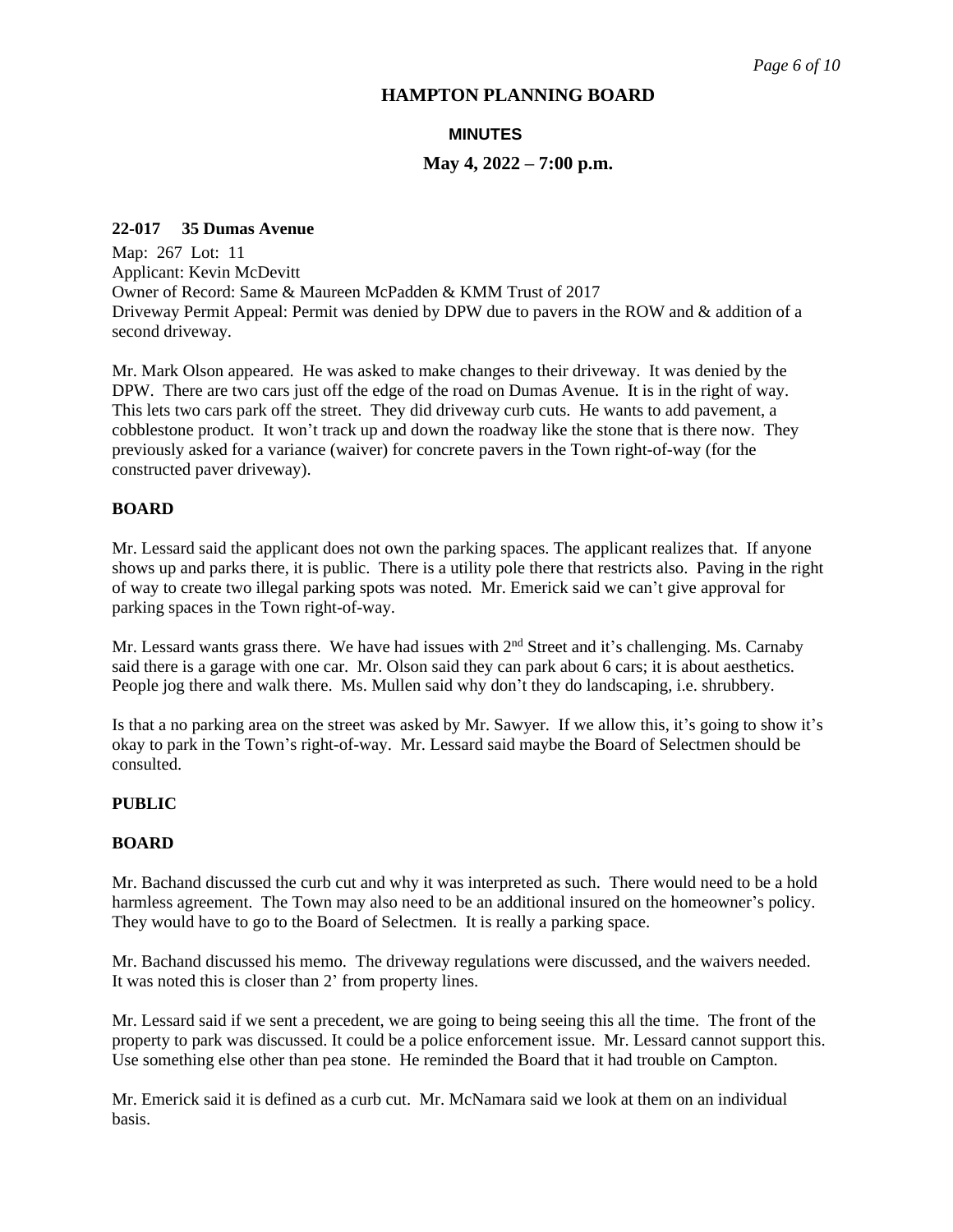# **MINUTES**

# **May 4, 2022 – 7:00 p.m.**

**MOTION** by Mr. McNamara to grant the appeal along with the conditions contained in the Town Planner's memorandum dated May 4, 2022. They also have to do their diligence with the Board of Selectmen. The Board determines this is not considered a driveway/curb cut. It is defined right now as a driveway in the right-of-way.

**SECOND** by Mr. Loiseau.

**VOTE: 3 – 3 (Lessard, Carnaby, Mullen) – 1 (Sawyer). MOTION FAILED.**

Mr. Sawyer stated since it fails because of a tie, he wants to change his mind. Mr. Sawyer changed his vote to "in favor", noting it is not a curb cut and that the Selectmen will need

to see it.

**VOTE:**  $4-3$  (Lessard, Carnaby, Mullen) **MOTION PASSED.** 

# **22-018 603 Lafayette Road**

Map: 126 Lot: 56 Applicant: 603 Lafayette Road LLC, Derek Fisher, Member. Owner of Record: Same Site Plan (Amended): Construction of a permanent outdoor dining patio consisting of a 160 s.f. structure for food and beverage service, a 544 s.f. wooden beam canopy, and a total of 36 outdoor seats. Waiver Request: Section V.E. Detailed Plans.

Chris Rice appeared, TFMoran. Derek Fisher is present also. They want permanent outdoor dining. They did have an outdoor dining area during COVID times. He wants to make this permanent now. They don't intend to keep the container (bar unit) red. They want the colors to match the building. Maybe a lighter beige color, similar to what is there. A stamped concrete area is proposed. ADA parking spaces were shown. There is a canopy as well. There will be 36 outdoor seats. No proposed changes to impervious surfaces. The foundation for the bar will be permanent – a concrete pad. No variance is needed.

They will work with staff on the canopy. There will not be outdoor live music. TV's will be on during sporting events. No new sound systems. **That will still need an entertainment permit per Mr. Sawyer**. Trash pick-up will remain private. A right turn only sign will be added with arrows.

# **BOARD**

Mr. McNamara asked what they will do with the container. Mr. Fisher said he will paint it to match the existing building or wrap it in wood material to make it look more natural. The windows will open up for service.

Mr. Lessard asked if there will be a firepit. "No" was the answer. People being hit (patrons) – having a barrier to prevent cars from making it through into the patio area was discussed. Mr. Fisher said they will make it safe and there will be a fence for the boundary also.

# **PUBLIC**

David Dawson from Ocean Glass appeared. He noted the applicant has been a great neighbor. It is taken care of very well. It is maintained very well.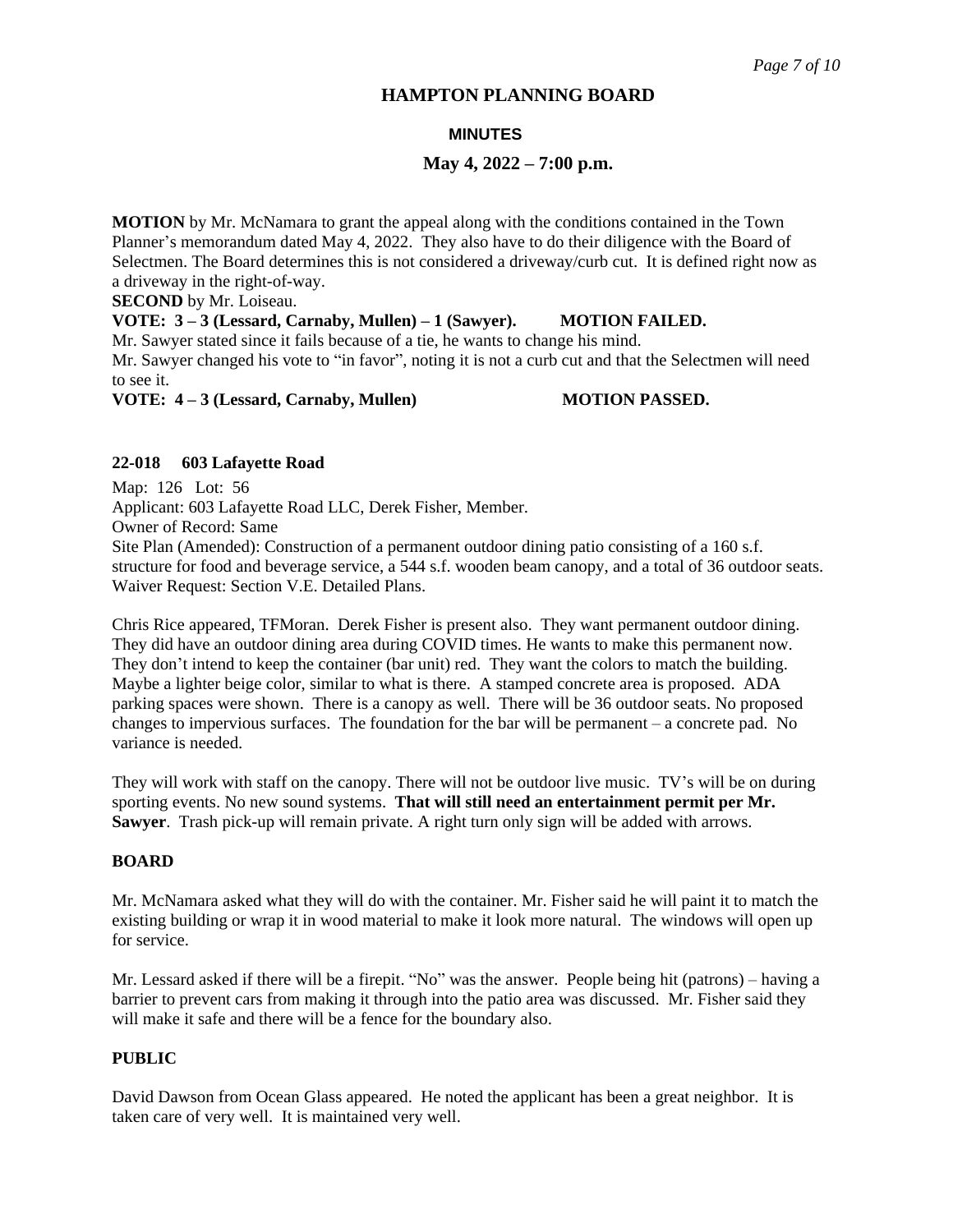#### **MINUTES**

#### **May 4, 2022 – 7:00 p.m.**

#### **BOARD**

Mr. Bachand discussed his memo and suggested conditions. He can work with them on the canopy. Mr. Fisher noted the container unit has air conditioning and it has fans. It is fully wired and has water plumbed throughout. Mr. Bachand said if the Board wishes to approve the project, he recommends include the conditions in his Memorandum dated May 4, 2022, with an additional condition to add bollards or planters for safety to protect patrons in the patio area from vehicles.

**MOVED** by Mr. Lessard on the waiver request. **SECOND** by Mr. McNamara.<br>**VOTE:**  $7 - 0 - 0$ 

#### **VOTE: 7 – 0 – 0 MOTION PASSED.**

**MOTION** by Mr. Lessard to approve the Amended Site Plan with the conditions contained in Mr. Bachand's Memorandum dated May 4<sup>th</sup>, and adding bollards or planters for safety. **SECOND** by Ms. Carnaby. **VOTE: 7 – 0 – 0 MOTION PASSED.**

# **22-019 15 Island Path, 9 Island Path &**

 **24 Ashworth Ave** *(WITHDRAWN)*

Maps: 282 (for all) Lots: 80, 81 & 122 Applicant: Raymond Blondeau. Owners of Record: Same (15 Island Path #1 - #6) & Chat Chew & Play LLC (9 Island Path and 24 Ashworth Avenue) & Ronald & Joan Trafford (15 Island Path #7). Lot Line Adjustment: Transfer of approximately 3,576 s.f. of land in total from Maps 282, Lots 122 & 81 to Map 282, Lot 80. Waiver Request-Section VE Detailed Plan.

#### **22-020 36 Beach Plum Way**

Map: 134 Lot: 58 Applicant: Paul and Julie Hurrie Owner of Record: Same Driveway Permit Appeal: Driveway Permit denied due to greater than 24-foot width.

Mr. Olson appeared. These applicants purchased the property and did a significant renovation. Landscaping is all that needs to be done. It is one 50' opening. They want to repeat that. Beach Plum Way is a narrow, dead end. It is 9' wide. Having room to access the property is good. This was an asphalt paved area and now has stone on top. They will use permeable pavement. The Driveway Permit was denied by DPW because it is too wide.

Mr. Lessard asked how blowing sand off the coast will affect the porous pavement. On the back side there is native vegetation. Mr. Olson can't speak specifically on this. Mr. Lessard asked about vacuuming annually. We don't have a maintenance program for all residential applications. **We could work on this. Mr. McNamara said we should**. We have O&M plans on larger projects/commercial.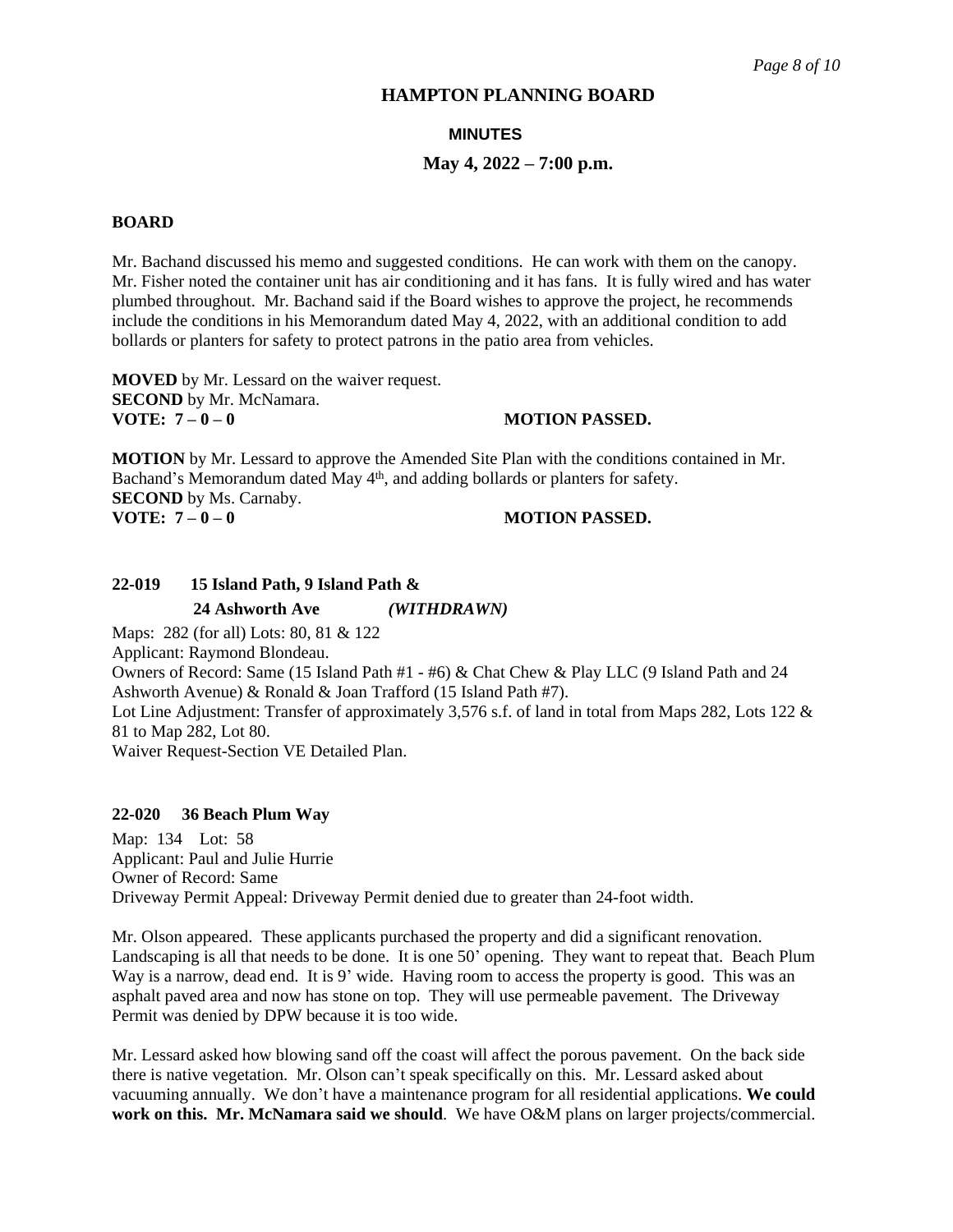## **MINUTES**

### **May 4, 2022 – 7:00 p.m.**

Mr. Bachand said the Conservation Commission are talking about this. It is on their radar. Mr. Lessard said they are bringing up that there is a decrease in impervious surface; that is why he is noting this.

Mr. Olson said we are discussing the width of the opening.

Ms. Carnaby asked why there can't there by some narrowing of the minimal opening at a point along the property. Mr. Sawyer said there could be. Mr. Sawyer does not want to punish someone who bought it (the house) this way. These people are asking for permission, doing it right.

Ms. Mullen was down there recently. It would be difficult to maneuver because the street is very narrow. It was noted to make sure the pavers are on the applicant's property, and not the abutter's. There needs to be 2' on either side, but the Board can waive this per Mr. Bachand. In the Driveway Regulations it says you have to be 2' from the neighbor(s) property line.

### **PUBLIC BOARD**

Mr. Bachand thinks this request makes sense. It is an improvement over the existing conditions.

**MOTION** by Mr. Sawyer to grant the appeal and have the driveway go from property line to property line, and along with conditions in Mr. Bachand's Memorandum dated May 4, 2022. **SECOND** by Mr. Loiseau. **VOTE:**  $7 - 0 - 0$  **MOTION PASSED.** 

## **IV. CONTINUED PUBLIC HEARINGS**

#### **V. CONSIDERATION OF MINUTES**

**MOVED** by Mr. Loiseau to accept and approve the April 20, 2022 Minutes. **SECOND** by Mr. Lessard. **VOTE: 5 – 0 – 2 (Mullen & Sawyer) MOTION PASSED.**

# **VI. CORRESPONDENCE**

# **Presentation to the Planning Board (May 18, 2022 @ 7:00 PM): Seacoast Transportation Corridor Vulnerability Assessment and Plan**

Mr. Bachand discussed the above. At the April 20<sup>th</sup> Master Plan Steering Committee, the presentation by Dave Walker to SHEA regarding the vulnerability assessment was brought up. **Mr. Bachand reached out to Mr. Walker and he can present at the Planning Board's May 18th meeting. Mr. Bachand is inviting Town Staff, the Master Plan Steering Committee, the Zoning Board, and others to attend.**